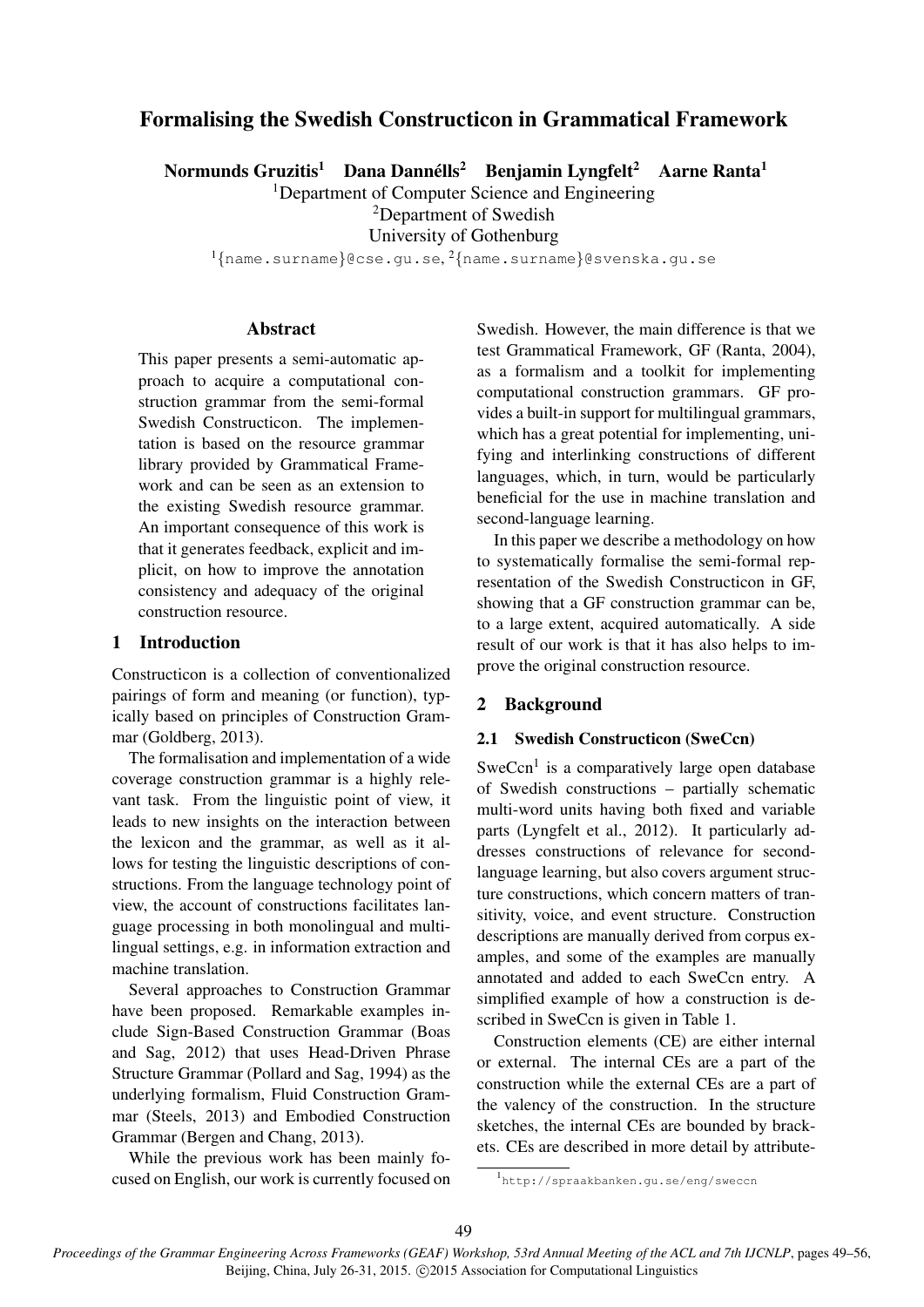| <b>Name</b> | REFLEXIV_RESULTATIV                                                                              |  |  |  |
|-------------|--------------------------------------------------------------------------------------------------|--|--|--|
| Category VP |                                                                                                  |  |  |  |
| Frame       | <b>CAUSATION</b>                                                                                 |  |  |  |
|             | <b>Defintion</b> [Someone/something] $_{NP}$ performs/under-                                     |  |  |  |
|             | goes [an action] Activity that leads (or is                                                      |  |  |  |
|             | supposed to lead) the [actor/theme] $_{\text{Pn}}$ ,                                             |  |  |  |
|             | expressed by reflexive, to [a state] <sub>Result</sub> .                                         |  |  |  |
|             | Structure NP [V Pn <sub>ref1</sub> AP]                                                           |  |  |  |
|             | <b>Internal</b> Activity: {cat=V, role=Activity}                                                 |  |  |  |
|             | Pn: {cat=Pn <sub>ref1</sub> , role=Actor   Theme}                                                |  |  |  |
|             | Result: {cat=AP, role=Result}                                                                    |  |  |  |
|             | <b>External</b> NP: $\{cat=NP, role=Actor   Then.\}$                                             |  |  |  |
|             | Example Peter <sub>NP</sub> [äter <sub>Activity</sub> sig <sub>Pn</sub> mätt <sub>Result</sub> ] |  |  |  |

Table 1: A simplified description of the Swedish construction REFLEXIV RESULTATIV. The example literally translates as 'Peter eats himself full'.

value matrices that specify their syntactic and semantic features.

Fixed CEs are represented by lexical units (LU), and they refer to entries in SALDO, the Swedish Associative Thesaurus (Borin et al., 2013), which is the core lexicon of a large macro-resource for Swedish, developed within the Swedish FrameNet++ project (Borin et al., 2010).

Many constructions have a referential meaning, more specifically, they are frame-bearing and are thus linked to FrameNet frames. There is also an ongoing work to link, when possible, the SweCcn constructions with constructions in Berkeley Constructicon (Bäckström et al., 2014) as well as other constructicons, notably the one for Brazilian Portuguese (Torrent et al., 2014).

It should be noted that a central part of construction descriptions in SweCcn is the free text definitions. For example, the construction RE-FLEXIV RESULTATIV roughly means 'become AP by V-ing'. Hence, *äta sig mätt* 'eat himself full' and *skrika sig hes* 'shouting himself hoarse' are instances of the construction, whereas *känna sig trott ¨* 'feel himself tired' and *skratta sig lycklig* 'laugh himself lucky' are not. The difference is captured by the free text definition, but not by the formal features, therefore it unfortunately gets lost in the automatic translation to GF.

In this experiment, we use a recent version of SweCcn (a snapshot taken on June 9, 2015) which contains 374 entries describing constructions of different grammatical categories such as VP, NP and S (see Table 2).

| Category  | Total | <b>Ratio</b> | <b>FrameNet</b> |
|-----------|-------|--------------|-----------------|
| VP        | 105   | 28%          | 77              |
| NP        | 85    | 23%          | 54              |
| S         | 77    | 21%          | 50              |
| <b>PP</b> | 26    | 7%           | 22              |
| AdvP      | 23    | 6%           | 19              |
| <b>XP</b> | 16    | $4\%$        |                 |
| AP        | 14    | 4%           | 13              |
| other     | 28    | 7%           | 19              |

Table 2: The number of constructions in SweCcn. The category XP represents any phrase type. The column FrameNet shows the number of constructions linked to the Swedish FrameNet.

#### 2.2 Grammatical Framework (GF)

GF (Ranta, 2004) is a grammar formalism characterized by its two-level approach to natural language representation. One level, the abstract syntax, accounts for the language-independent aspects, and the other level, the concrete syntax, accounts for the language-specific aspects. The same abstract syntax can be equipped with many concrete syntaxes – reversible mappings from abstract syntax trees to records (feature structures) and strings – making the grammar multilingual.

Most importantly, GF provides a generalpurpose resource grammar library, RGL (Ranta, 2009), for currently 30 languages, all implementing the same abstract syntax.

In order to hide the low-level details, RGL has a high-level interface that provides constructors like  $mkCI: NP \rightarrow VP \rightarrow CI$  for building a clause from a NP and a VP.<sup>2</sup> The resource grammars take care of agreement and word order.

One of the most developed languages in RGL, in terms of syntactic and lexical coverage, is Swedish. Its resource grammar also includes over 100,000 lexical entries from SALDO.<sup>3</sup>

#### 3 Preprocessing of SweCcn

In the current experiment, we consider only the 105 constructions of type VP (verb phrase) from which we exclude 9 whose status is 'suggestion'. Descriptions of the suggested constructions are too immature to be processed. Currently we also

<sup>2</sup> http://www.grammaticalframework.org/lib/doc/ synopsis.html

<sup>3</sup> http://www.grammaticalframework.org/lib/src/ swedish/DictSwe.gf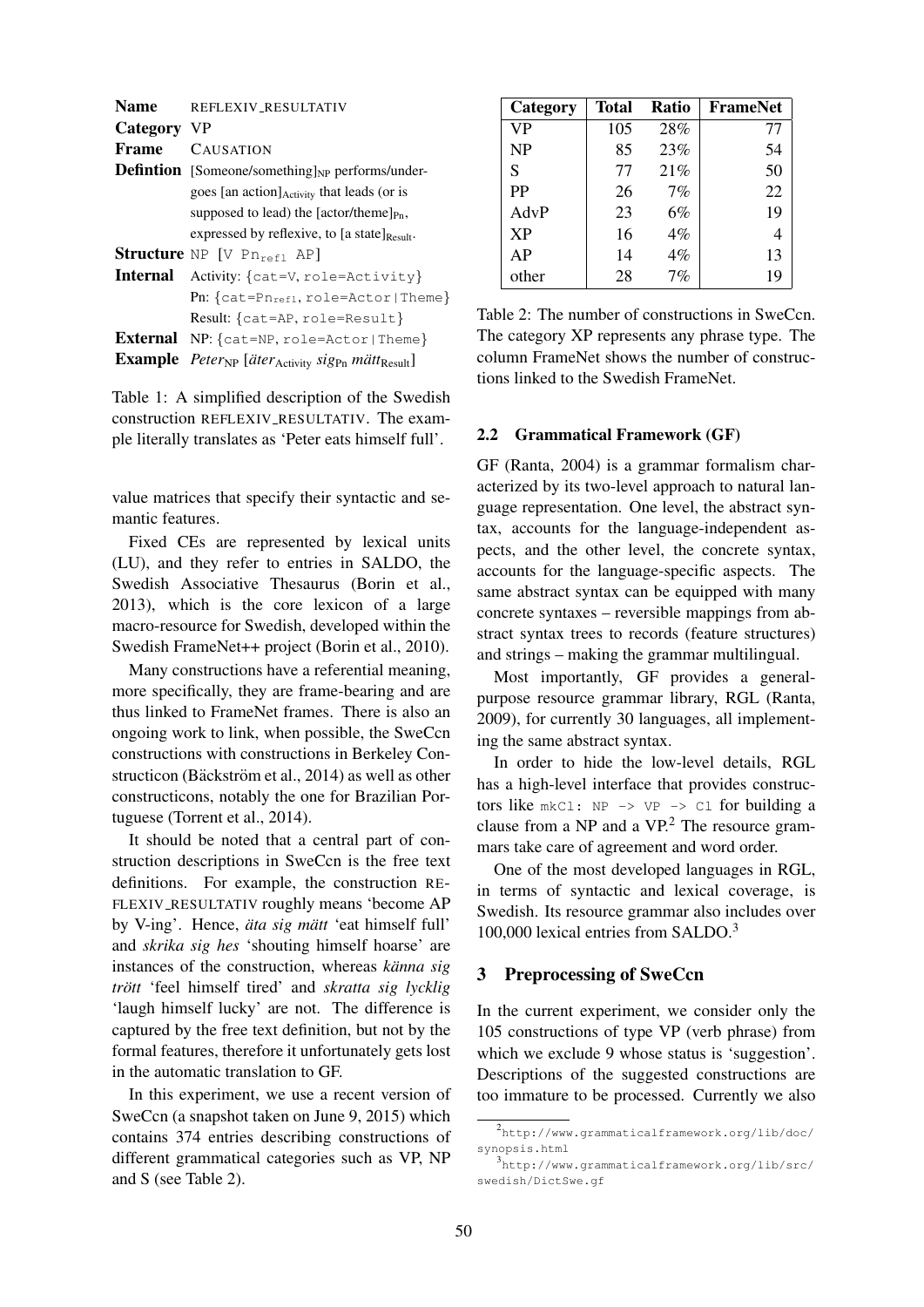do not include the 16 XP constructions which are relevant to any phrase type, including VP.

We have chosen to begin with VP constructions because they are dominating in SweCcn, and they have the most complex internal structure – if our approach can handle these constructions then it should also be applicable for the rest.

According to the SweCcn annotation manual, $4$ constructions are described at two levels of detail:

- 1. A flat structure sketch that lists the formal elements in the construction (see *Structure* in Table 1). Each CE is represented in terms of grammatical category (either word class or phrase type), LU or just word form. The list of CEs follows the expected word order. A structure sketch may specify alternative realisation patterns of the same construction.
- 2. A set of feature matrices, one per CE (see *Internal* and *External* in Table 1), that specify additional morphosyntactic constraints which may be omitted in the more general sketch for the sake of simplicity to a human reader. Additionally, the feature matrices often specify the semantic roles and grammatical functions, but we do not take this information into account in the current work.

The word order is encoded only by the structure sketches; it is not reflected by the corresponding feature matrices as they can be potentially reused by alternative patterns of the same construction. Because the linking between the sketches and matrices is not explicit, and the implicit links (matching categories, LUs etc.) are not unique in general, the automatic mapping can be ambiguous. In practice, however, it happens rarely.

Constructions may have optional CEs, alternative types of CEs or alternative LUs, and even alternative word order. In the structure sketches, optional CEs are delimited by parentheses, and alternative types/LUs are separated by a bar:

```
[V av<sup>1</sup> Pr<sub>refl</sub> (NP)][behöva<sup>1</sup> NP<sub>1</sub> till<sup>1</sup> NP<sub>2</sub>|VP][snacka<sup>1</sup>|prata<sup>1</sup>|tala<sup>1</sup> NP<sub>indef</sub>]
[N|Adj+st\ddot{a}da^1]
```
Note that the variable CEs (represented by grammatical categories) may have indices denoting difference, formal identity (repetition), coreference, etc. In the case of a lexical construction that represents a compound word, its internal CEs are delimited by the plus sign indicating the concatenation. Suffixation is indicated by the hyphen.

The automatic preprocessing of SweCcn entries consists of four steps:

- 1. Normalization of the structure sketches and attribute values in the feature matrices. SweCcn entries have been annotated manually, therefore inconsistently used spaces, inconsistently used delimiters of alternative CE types as well as inconsistent representation of auxiliary or function CEs (e.g.  $sig^1$  vs.  $Pn_{refl}$ vs. *refl*) is common.
- 2. In case of optional CEs and alternative types of CEs, there are formally several constructions compressed in one. The original structures are rewritten so that for each combination there is a separate alternative structure. For instance, [V  $av^1$  Pn<sub>refl</sub> (NP)] is rewritten to  $[V \, av^1 \, Pn_{refl} \, NP]$  |  $[V \, av^1 \, Pn_{refl}]$ . This however does not apply to alternative LUs. If a CE is represented by a fixed set of LUs, we assume that they are interchangeable (synonymous). Otherwise they should be either split into alternative constructions (separate entries), or the CE should be made more general.<sup>5</sup>
- 3. The rewritten structure sketches are enriched with additional morphosyntactic information from the feature matrices, so that a complete description is at hand. The mapping of CEs between the two layers of annotation is based on values of the grammatical category and LU attributes in the feature matrices (see Table 1). Although such mapping in general is based on a partial comparison as well as it can be ambiguous, it has not led to incorrect results in the selected dataset, $6$  because we do not consider the semantic roles.

<sup>4</sup> https://svn.spraakdata.gu.se/sb/fnplusplus/ pub/constructicon/manual/sweccnmanual.pdf

<sup>&</sup>lt;sup>5</sup>If a list of non-interchangeable but frame-evoking LUs is replaced by a general grammatical category, the set of possible target words is still implicitly restricted by the FrameNet frame which is evoked by the whole construction.

<sup>6</sup> Provided that the specifications are consistent across the two layers.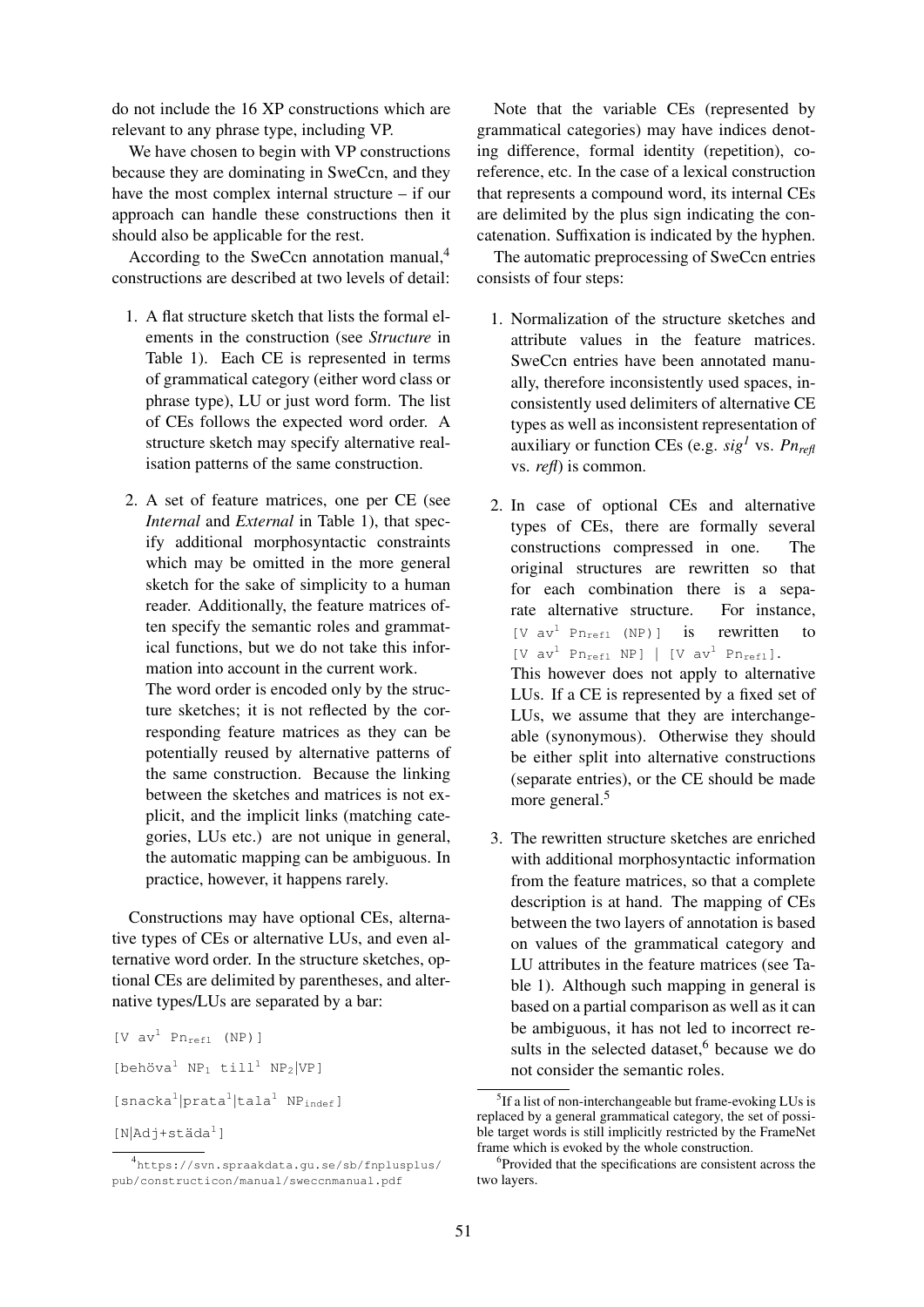4. The grammatical categories used in SweCcn are converted to GF RGL categories. In specific cases, the conversion may lead into a more general or more specific description as well as it may include the morphosyntactic tags and may depend on CEs in the context. For instance, categories Adv, AdvP and PP are all generalized to Adv while the specification *NPindef* is elaborated in three alternative substructures: [aSg Det CN] |  $[a$ Pl Det CN]  $\vert$  CN, where  $aSg$  *Det* is a function representing the indefinite article and requiring the singular agreement, *aPl Det* requires the plural agreement, and CN is a category that represents common nouns (including modifiers, except determiners). This requires a subsequent rewriting of the whole construction as described in Step 2. Few categories are not converted at this step; their conversion is postponed to the generation of the GF grammar. For instance, Pc (participle) and PcP (participle phrase) are not converted to V and VP respectively, as they have to be treated differently in the concrete syntax: PcP is a VP that is further converted to AP or Adv as illustrated by FÅ\_RESULTATIV.AGENTIV in Sections 4.1 and 4.2.

Out of the 96 VP constructions that were processed, only 43 turned out to be consistent in the first attempt. For more than a half of constructions, various inconsistencies were detected and reported to SweCcn developers for manual inspection and correction. After several iterations, the number of consistent VP constructions increased to 93. The remaining 3 are different corner cases that are actually consistent but are not yet supported by the preprocessor and are thus skipped.

The following is a list of representative VP constructions with their original and rewritten structure descriptions that we use in Section 4 to illustrate the automatic generation of the GF grammar:

#### BEHÖVA\_NÅGOT\_TILL\_NÅGOT:

*behöva mat till festen* 'need food to the party' behöva<sup>1</sup> NP<sub>1</sub> till<sup>1</sup> NP<sub>2</sub>|VP  $\rightarrow$ behöva<sub>V</sub> NP<sub>1</sub> till<sub>Prep</sub> NP<sub>2</sub> | behöva<sub>V</sub> NP till<sub>Prep</sub> VP

### FÅ\_RESULTATIV.AGENTIV:

*fa gr ˚ asmattan klippt ¨* 'get the lawn trimmed'  $f\text{Å}^0$  NP PcP  $\rightarrow$   $f\text{Å}_V$  NP PcP<sub>perf</sub>

### GÖRA\_SIG\_ADVP:

*gor sig bra ¨* 'does himself well'

göra<sup>1</sup> Pn<sub>refl</sub> AdvP  $\rightarrow$  göra<sub>V</sub> refl<sub>Pron</sub> Adv

#### SNACKA\_NP:

# *prata skolminnen* 'talk school memories'

 $snacka^{1}|tata^{1}|tala^{1} NP_{indef} \rightarrow$ snacka|prata|talav aSg\_Det CN | snacka|prata|talay aPl\_Det CN | snacka prata | talay CN

#### VERBA\_AV\_SIG.TRANSITIV:

*ta av mig skorna* 'take off myself shoes'

V  $av^1$  Pn<sub>refl</sub> (NP)  $\rightarrow$ V av<sub>Prep</sub> refl<sub>Pron</sub> NP | V av<sub>Prep</sub> refl<sub>Pron</sub>

# X-STÄDA:

*storstada ¨* 'bigclean'  $N|$ Adj+städa<sup>1</sup> → N + städa<sub>V</sub> | A + städa<sub>V</sub>

Note that we ignore the SALDO sense identifiers. We ignore the external CEs in the current approach as well, as they should be attached to constructions by the general syntactic rules already provided by GF RGL. It is satisfactory also from the future translation point of view, as the translation of external CEs should be compositional.

#### 4 Generation of a GF Grammar

The rewritten structural descriptions of constructions, as described in Section 3, provide sufficient information to generate both the abstract and the concrete syntax of a SweCcn-based construction grammar, an extension to the Swedish GF resource grammar.<sup>7</sup>

### 4.1 Abstract Syntax

The generation of the abstract syntax is rather straight forward. Each construction is represented by one or more functions depending on how many alternative structure descriptions are produced in the preprocessing steps. The name of a function corresponds to the name of the construction suffixed by an index if there is more than one function per construction. For the current input data, the 93 VP constructions resulted in 127 functions. The maximum and average numbers are respectively 6 and 1.4 functions per construction.<sup>8</sup>

<sup>7</sup> https://github.com/GrammaticalFramework/ gf-contrib/tree/master/SweCcn

<sup>8</sup>The max number is produced by SNACKA NP.EMFAS: [snacka<sup>1</sup> |prata<sup>1</sup> (AP) NP<sub>indef</sub>].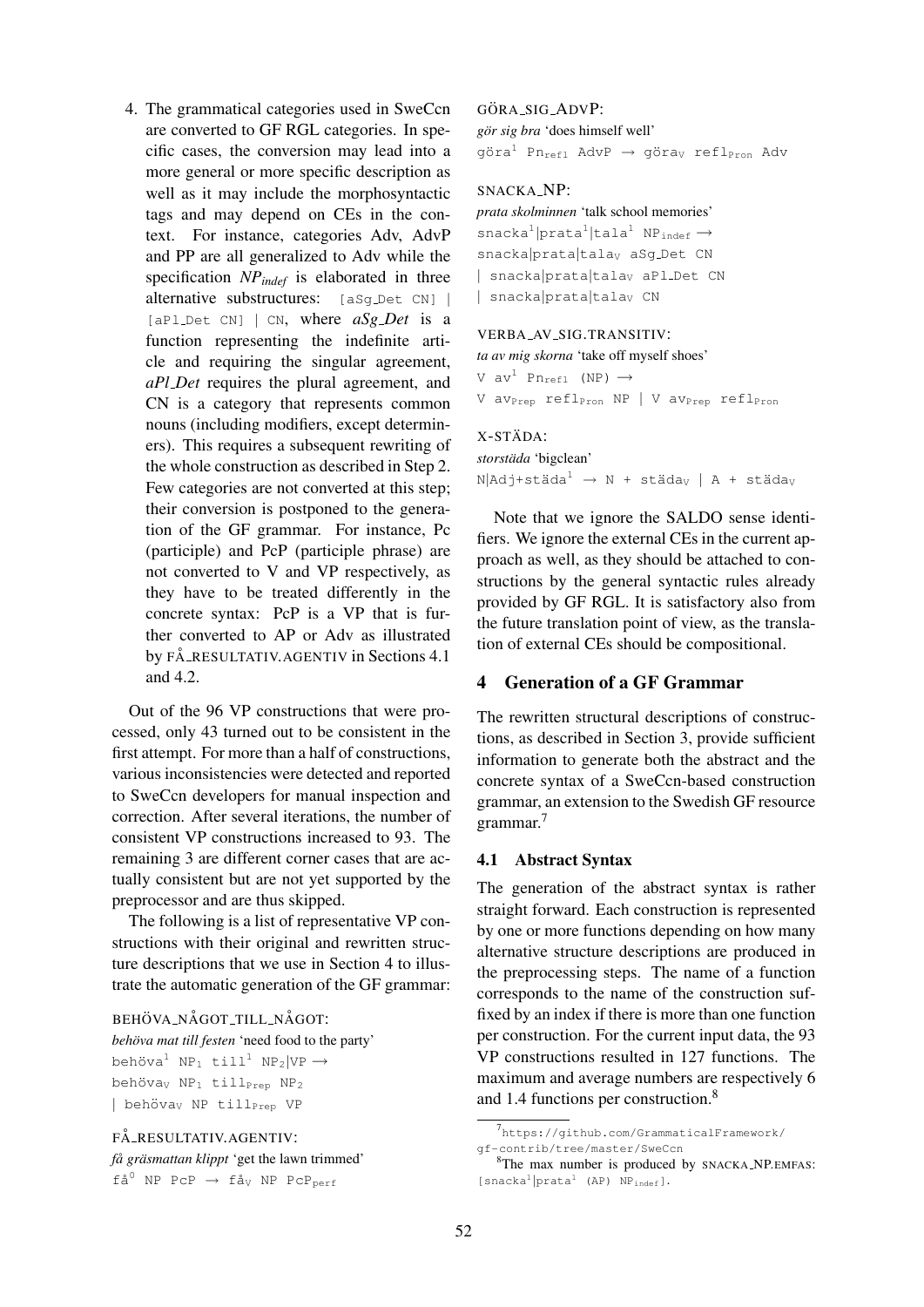Each function takes one or more arguments that correspond to the variable CEs of the respective alternative construction description. In the rewritten structure descriptions, the variable CEs can be formally distinguished from fixed CEs (LUs and structural words) by the first letter of each CE: the variable CEs always start with an upper case letter while the fixed CEs start with a lower case letter. The fixed CEs are not represented by the abstract syntax. The variable CEs are represented only by their grammatical categories; other morphosyntactic constraints (if any) are handled by the concrete syntax.

Constructions listed at the end of Section 3 are represented by the following abstract functions:

```
behöva_något_till_något1: NP -> NP -> VP
behöva_något_till_något<sub>2</sub>: NP -> VP -> VP
få_resultativ_agentiv: NP -> VP -> VP
göra_sig_AdvP: Adv -> VP
snacka_NP<sub>1</sub>: CN -> VP
snacka_NP_2: CN \rightarrow VPsnacka_NP<sub>3</sub>: CN -> VP
verba_av_sig_transitiv<sub>1</sub>: V -> NP -> VP
verba_av_siq_transitiv<sub>2</sub>: V -> VP
x_-städa<sub>1</sub>: N -> VP
x_städa<sub>2</sub>: A -> VP
```
### 4.2 Concrete Syntax

As our initial investigation unveiled, many constructions can be implemented in GF by systematically applying the high-level RGL constructors. For instance, behöva\_något\_till\_något1 can be implemented as shown in Figure 1 by first making a two-place verb (V2) from the V element and then combining it with the first NP element into a VP. The preposition can be combined with the second NP element into a prepositional phrase (Adv) which can then be attached to the VP. The question is how to make such constructor applications systematically given the various construction descriptions.

Essentially, this is a parsing problem itself. We can look at CEs as words in the construction description language for which we need a grammar to combine the lists of CEs into trees of RGL constructors and their arguments.

In order to address this issue, we have defined an auxiliary GF grammar to generate the

```
behöva_något_till_något1 np1 np2 =
 mkVP
   (mkVP (mkV2 (mkV "behöver")) np<sub>1</sub>)
   (mkAdv (mkPrep "till") np<sub>2</sub>)
```
Figure 1: The expected implementation for the function behöva\_något\_till\_något1.

implementation of functions in the GF construction grammar. To keep the code-generating grammar simple, it accepts only the categories of CEs, some additional constraints and certain structural words. The preprocessed construction descriptions are generalized before parsing; LUs are inserted back in a post-processing step. For instance, behöva<sub>V</sub> NP<sub>1</sub> till<sub>Prep</sub> NP<sub>2</sub> is generalised to {V} NP {Prep} NP, where the curly brackets indicate fixed CEs. Fragments of the codegenerating grammar related to this structure are listed in Figure 2 and Figure 3.

```
fun mkV2: V -> V2
fun mkVP__V2_NP: V2 -> NP -> VP
fun mkVP__VP_Adv: VP -> Adv -> VP
fun mkAdv: Prep -> NP -> Adv
fun _mkV_: V
fun _mkPrep_: Prep
fun _NP_: NP
```
Figure 2: A simplified fragment of the abstract syntax of the auxiliary code-generating grammar.

According to the auxiliary grammar, the parse tree for " $\{V\}$  NP  $\{Prep\}$  NP" is

```
mkVP__VP_Adv
  (mkVP__V2_NP (mkV2 _mkV_) _NP_)
  (mkAdv _mkPrep_ _NP_)
```
which corresponds to the expected implementation as shown in Figure 1 after the post-processing is done. The post-processing involves three steps:

- 1. Remove all suffixes delimited by the double underscore. The suffixes are used just to make the function names unique in the auxiliary grammar.
- 2. Sequentially replace all placeholders of the fixed CEs, annotated as  $\textit{mkX}_{-}$ , by the actual lexical constructors. In case of verbs, constructors (inflectional paradigms) specified in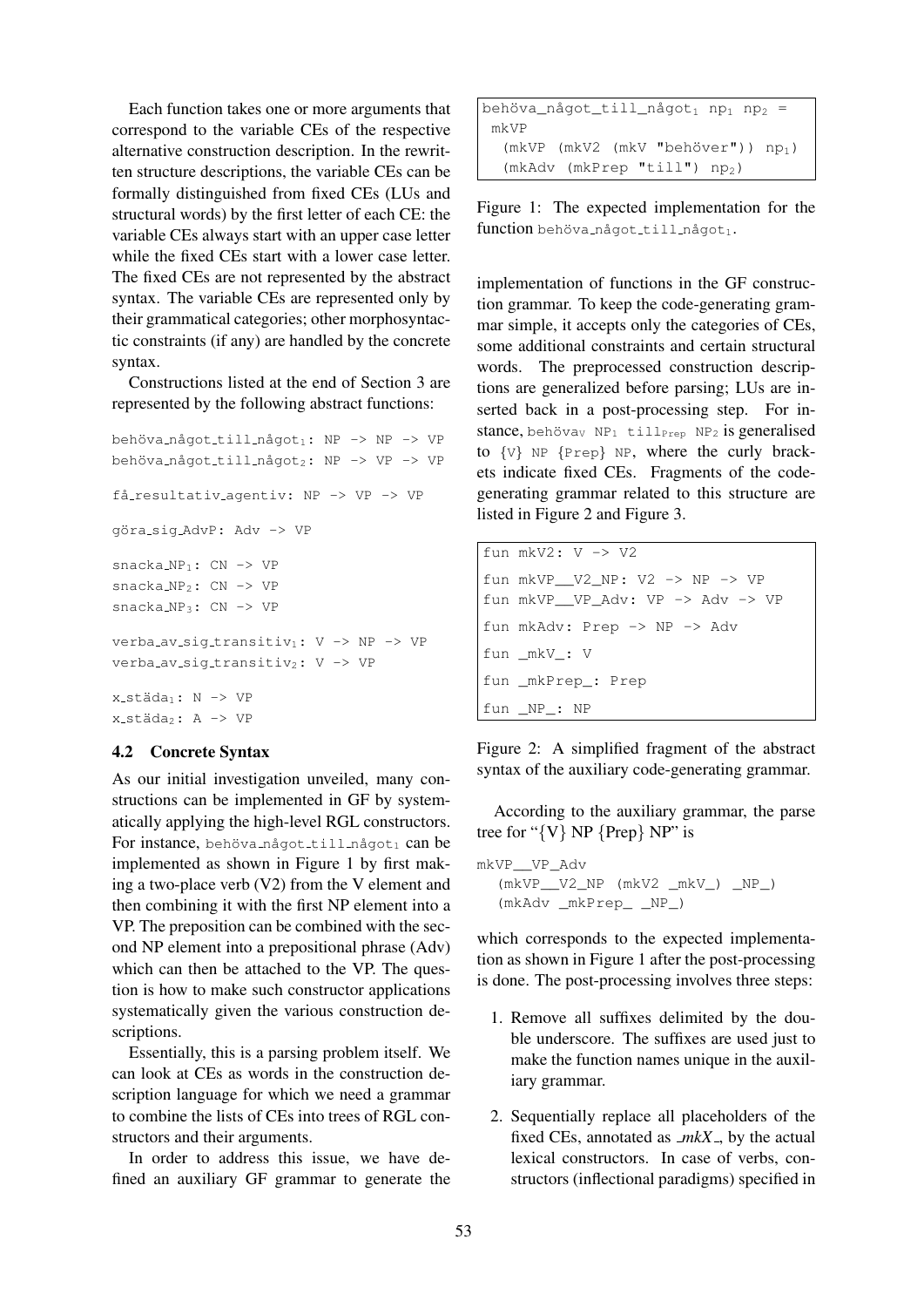```
param Voice = Act | Pass
lincat
  V<sub>l</sub> V2 = Voice => Str
  VP, NP, Adv, Prep = Str
lin
  mkV2 v = \sqrt{v} = \vee : voice
  mkVP V2 NP v2 np = v2 ! Act ++ np
  mkVP__VP_Adv vp adv = vp ++ adv
  mkAdv prep np = prep ++ np
  _mkv_ = table {
    Act \Rightarrow "{V}Pass \Rightarrow "\{V_{pass}\}"
  }
  _mkPrep = "\{Prep\}"
   NP = "NP"
```
Figure 3: A simplified fragment of the concrete syntax of the auxiliary code-generating grammar.

the GF implementation of SALDO (see Section 2.2) are reused.

3. Sequentially replace all placeholders of the variable CEs, annotated as  $X<sub>-</sub>$ , by the actual variable names, e.g. replace the first  $\mathcal{NP}_$  by  $np_1$  and the second *NP* by  $np_2$ .

Note that the auxiliary code-generating grammar, in general, is ambiguous – it can return several alternative code skeletons for a given CE list. However, it should hold that all alternatives accept and linearise the same strings. Our heuristics is to take the shortest implementation, which is supported by the intuition that the shortest ones correlate with the simplest ones.

If we consider the alternative realization of BEHÖVA\_NÅGOT\_TILL\_NÅGOT represented by the function behöva något till något<sub>2</sub>, the parsing with the auxiliary grammar fails at the element *VP*. Indeed, there is no straightforward constructor provided by RGL that would combine a Prep with a VP or an Adv (as the *in-order-to-*VP should be first converted to Adv). Thus, a lower level means have to be applied to implement this function.

The implementation generated for the rest of functions listed in Section 4.1 is given below (in a slightly simplified form):

```
få_resultativ_agentiv np vp = mkVP
  (mkV2A (mkV "få") )np (PresPartAP vp)
```

```
göra sig AdvP adv = mkVP
  (mkVP (reflV (mkV "göra"))) adv
snacka NP_1 cn = mkVP
  (mkV2 (mkV ("snacka"|"prata"|..)))
  (mkNP aSg_Det cn)
snacka_NP_2 cn = mkVP
  (mkV2 (mkV ("snacka"|"prata"|..)))
  (mkNP aPl_Det cn)
snacka_NP_3 cn = mkVP
  (mkV2 (mkV ("snacka"|"prata"|..)))
  (mkNP cn)
verba_av_siq_transitiv<sub>1</sub> v np = mkVP
  (mkV2 (reflV
    (partV v (toStr (mkPrep "av")))))
  np
verba_av_sig_transitiv<sub>2</sub> v = mkVP(reflV
    (partV v (toStr (mkPrep "av"))))
x_{\text{1}}städa<sub>1</sub> n = mkVP
  (prefixV (toStr n) (mkV "städar"))
x_{\text{1}}städa<sub>2</sub> a = mkVP
  (prefixV (toStr a) (mkV "städar"))
```
As it was already mentioned, for some functions the implementation has to be based not only on the high-level language-independent interface of RGL but also on low-level language-specific parameters. To keep the GF code generation flexible and functional, we have defined some helper functions (in the construction grammar) that wrap the low-level code and make it reusable. For instance, the helper function *toStr* takes a preposition, adjective or noun and returns its base form as a plain string which can then be passed, for instance, to the RGL function *partV* to make a particle verb, or to another helper function *prefixV* to make a compound verb.

As for LUs, note that they are implemented, in general, as free alternatives, which means that any of them will be accepted while parsing but the first one will always be used for the linearisation.

In the result, given the 127 functions in the abstract syntax, we have automatically generated the implementation for 98 functions (77%). At least one function is implemented for 73 out of 93 constructions (78%).

### 5 Analysis of the Initial Results

We conducted two evaluations, manual and automatic, to determine whether the automatically implemented functions can successfully parse the respective Swedish constructions and whether they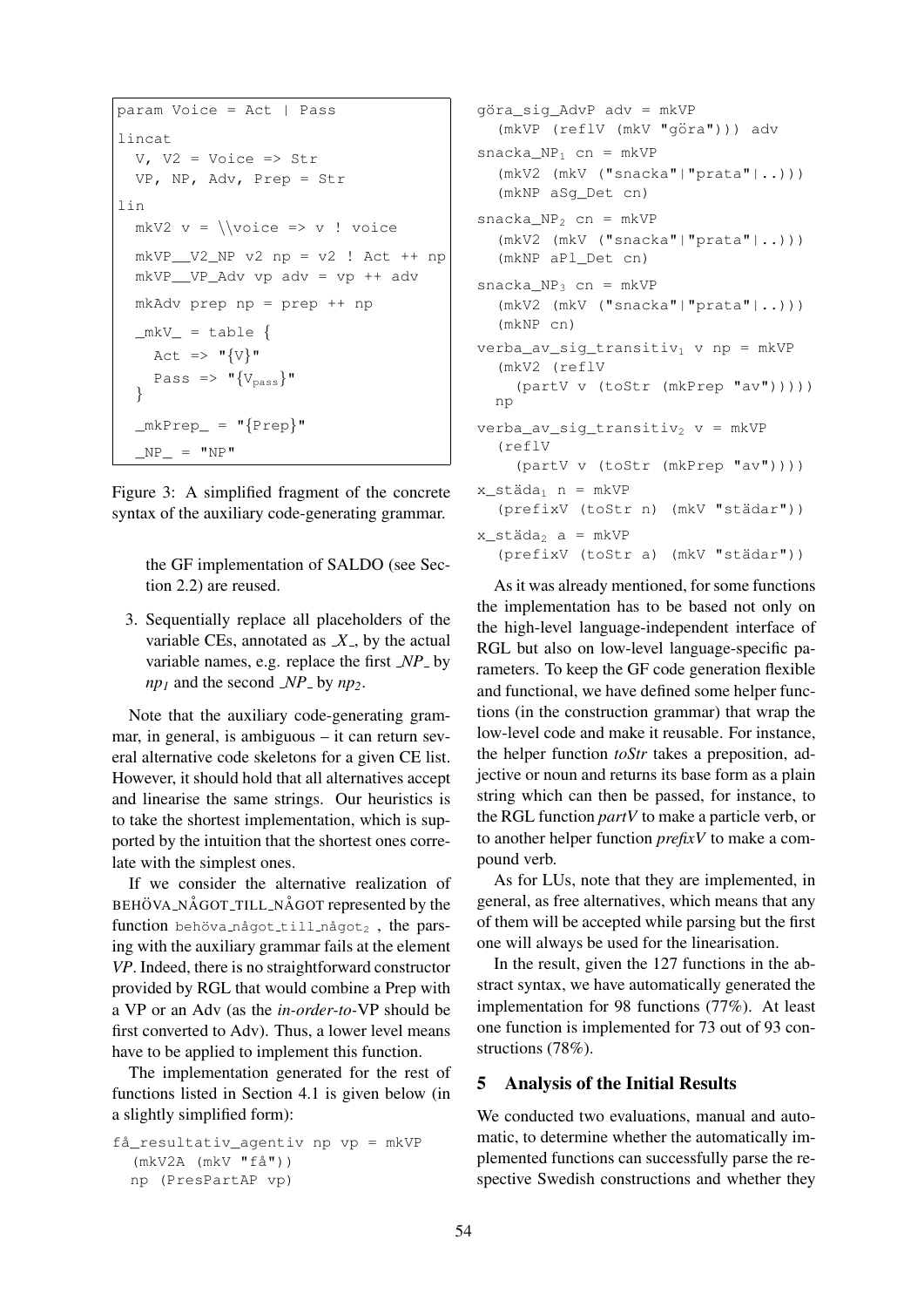|             | <b>Functions</b> Examples |    | Exemplified<br>functions |
|-------------|---------------------------|----|--------------------------|
| Implemented | 51                        | 57 | 24                       |
| Pending     | 13                        | 16 |                          |
| Total       |                           | 73 | 30.                      |

Table 3: Statistics of the manually compiled test corpus: the number of examples belonging to the implemented and pending concrete functions in the generated construction grammar, and the number of functions having at least one test example.

can cope with different linguistic phenomena. The manual evaluation was based on a subset of selected VP constructions and selected examples from the annotated sentences in SweCcn. The automatic evaluation was based on the whole SweCcn dataset of all VP constructions.

For the manual evaluation, we complied a small test corpus containing 73 annotated examples, of which 57 turned out to have a corresponding concrete function in the construction grammar. Table 3 summarizes the total number of examples that belong to any of the implemented functions and the total number of examples that belong to the functions whose implementation is pending, as well as the number of functions that have at least one test example. In the manually compiled corpus, only about half of the functions have at least one test example, and for those that have, there are two examples on average.

Out of the 57 examples that have a corresponding concrete function, 53 examples were successfully parsed yielding a coverage of 93%. It is important to mention that the relatively high coverage is achieved partially because we replaced all the compounds and proper names which were missing in the lexicon (17 words in total). The remaining 7% are examples for which no parse tree was returned. A closer look at those cases unveils that the parser mostly failed because of: (i) annotation errors in the SweCcn database, for instance, a feature matrix constrains the singular form of a NP although the plural form exists among the annotated examples; (ii) ill-formed sentences (with respect to the grammar), often containing coordinating conjunctions, for instance, *jag och min sambo ska till vara v ˚ anner ¨* 'me and my partner shall to our friends' – the parser expects a verb such as *ga˚* 'go' after *ska* 'shall'.

Errors grounded in the manual annotation of the

|             | <b>Functions Examples</b> |     | Exemplified<br>functions |
|-------------|---------------------------|-----|--------------------------|
| Implemented | 98                        | 224 | 65                       |
| Pending     | 29                        | 40  | 11                       |
| Total       | 127                       | 264 | 76                       |

Table 4: Statistics of the automatically acquired test corpus. Compare to Table 3.

SweCcn entries were reported to SweCcn developers and are already partially corrected. Errors grounded in the automatic grammar generation require a closer analysis of how these constructions can be systematically implemented using lower level means of RGL.

For the automatic evaluation, we implemented a script which pre-processes the annotated SweCcn sentences belonging to the VP constructions and parses each example using the generated GF grammar. Several heuristics on how to insert the subject to make a proper clause before it is parsed are applied. Heuristics mainly concern the tense and type of the verb given a construction with which it should be parsed. Table 4 summarizes the automatically acquired test corpus.

Out of the 224 examples for which the corresponding concrete function is implemented, 157 were successfully parsed, yielding a coverage of 70%. An investigation of the examples that failed to parse unveils that these examples: (i) contain multi-word compounds; (ii) are more than 10 words long, containing irrelevant phrases and punctuations that fall outside the construction; (iii) contain complex syntactic structures that involve coordination and subordination.

Our analysis shows that many of the failures lead to false negative evaluation results. To avoid these and to allow for a more adequate evaluation, there are several complementary options we have to consider. First, the grammatical categories could be included in the annotated examples, but it depends on the SweCcn developers. Second, we could prepare a treebank, at least one abstract tree for each function, to allow for the opposite testing – to check if the functions generate correct linearizations. Third, we could manually derive a larger post-edited test corpus from the SweCcn dataset of annotated examples. For functions having no test example, we might exploit the GF's built-in support for generating random trees. The linearizations could then be presented